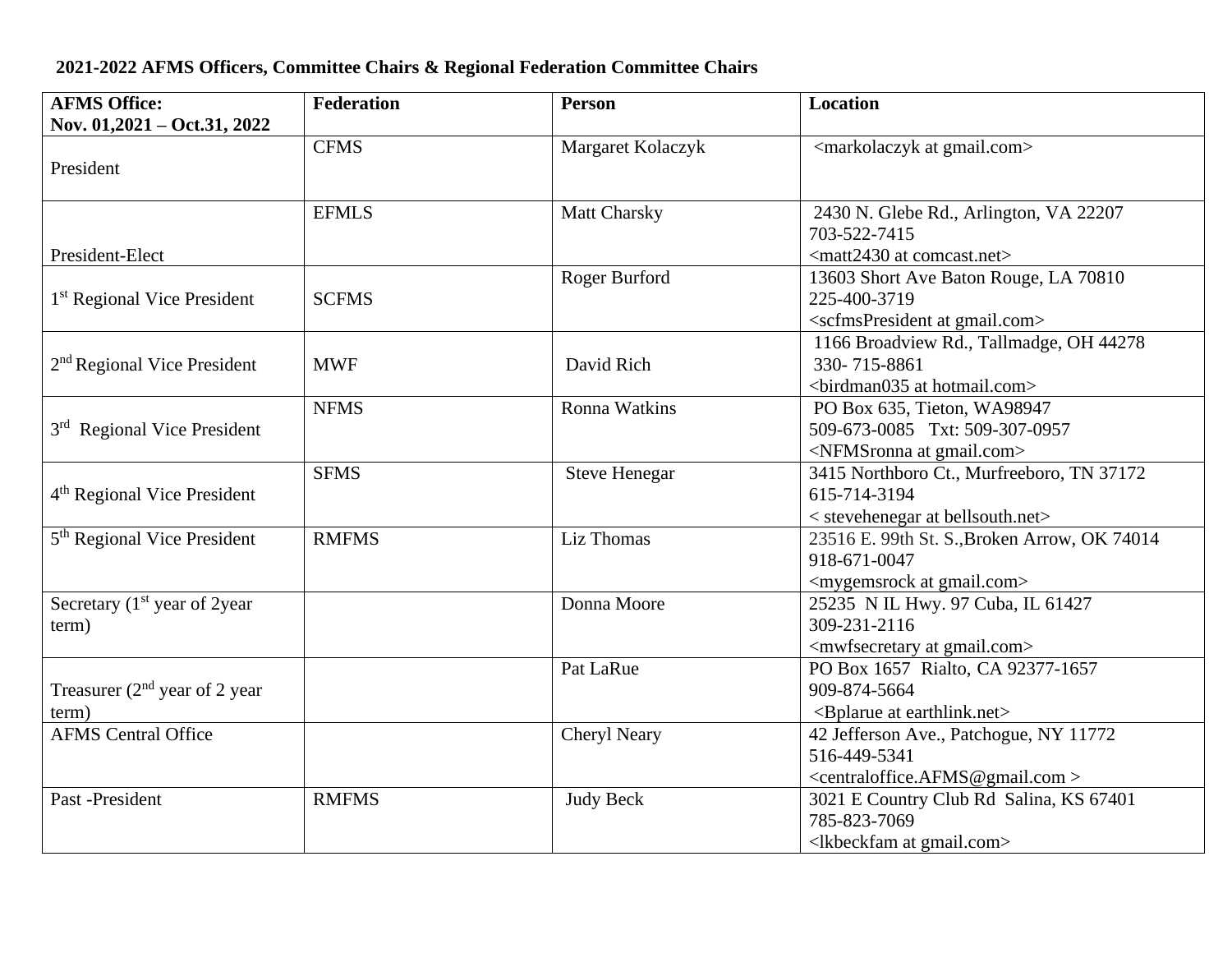| <b>2020-2021 Directors</b> |                                 |                          |                                                      |
|----------------------------|---------------------------------|--------------------------|------------------------------------------------------|
| <b>Federation</b>          | <b>Office</b>                   | <b>Person</b>            | Location                                             |
| CFMS (as of January 1)     | President                       | Jim Barton               | 1434 Hickory St., Roseville, CA                      |
|                            |                                 |                          | 916-847-7321                                         |
|                            |                                 |                          | <geologist1 at="" surewest.net=""></geologist1>      |
|                            |                                 |                          | <president at="" dfmsinc.org=""></president>         |
|                            | Vice-President                  | Kimberly Fiala           | <1stVP at DFMSinc.org>                               |
| <b>EFMLS</b>               | President                       | <b>Ellery Borow</b>      | PO Box 47, Waterville, ME 04903-0047                 |
|                            |                                 |                          | 207-547-3154                                         |
|                            |                                 |                          | < rocknellery at fairpoint.com>                      |
|                            | 1 <sup>st</sup> Vice President  | <b>Bill Stephens</b>     | 11 Ailsa Ct., Rising Sun, MD 21911                   |
|                            |                                 |                          | 302-540-3453                                         |
|                            |                                 |                          | <br>stephens at stephensenv.com>                     |
| <b>MWF</b>                 | President                       | <b>Catherine Clevenz</b> | 1334 Melvin Dr., Toledo, Ohio 43615                  |
|                            |                                 |                          | 419-340-5276                                         |
|                            |                                 |                          | $\langle$ Clevenz at gmail.com $>$                   |
|                            | 1 <sup>st</sup> Vice President  | Mary Ann Ferguson Rich   | 1166 Broadview, Tallmadge, OH 44278                  |
|                            |                                 |                          | 330-630-9625                                         |
|                            |                                 |                          | <mafergusonrich at="" gmail.com=""></mafergusonrich> |
| <b>NFMS</b>                | President                       | <b>Larry Hulstrom</b>    | 5409 W26th Ave., Kennewick, WA 99338                 |
|                            |                                 |                          | 509-308-8312                                         |
|                            |                                 |                          | < rockhound132 at charter.net>                       |
|                            | 1 <sup>st</sup> Vice President  | Darrell Coyle            | PO Box 52, Corvallis, MT 59828                       |
|                            |                                 |                          | 406-961-5369                                         |
|                            |                                 |                          | <coyled at="" bresnan.net=""></coyled>               |
| <b>RMFMS</b>               | President                       | Sheri Johnson            | <president at="" rmfms.org=""></president>           |
|                            | 1 <sup>st</sup> Vice President  | Jodi Brewster            | <vicepresident at="" rmfms.org=""></vicepresident>   |
| <b>SCFMS</b>               | President                       | Roger Burford            | 13603 Short Ave Baton Rouge, LA 70810                |
|                            |                                 |                          | 225-400-3719                                         |
|                            |                                 |                          | <la.navy2307 at="" gmail.com=""></la.navy2307>       |
|                            | <b>Executive Vice-President</b> | Don Shurtz               | 4004 Dublin Rd; Allen, TX 75002                      |
|                            |                                 |                          | 469-668-2821                                         |
|                            |                                 |                          | <don.shurtz at="" gmail.com<="" td=""></don.shurtz>  |
| SFMS (as of January 1)     | President                       | Dennis Buchanan          | 4138 Steve Reynolds Blvd., Norcross, GA 30093        |
|                            |                                 |                          | 770-402-9669                                         |
|                            |                                 |                          | <president at="" southeastfed.org=""></president>    |
|                            | 1 <sup>st</sup> Vice President  | Danny Griffin            | $865-406-8802$ <vp1 at="" southeastfed.org=""></vp1> |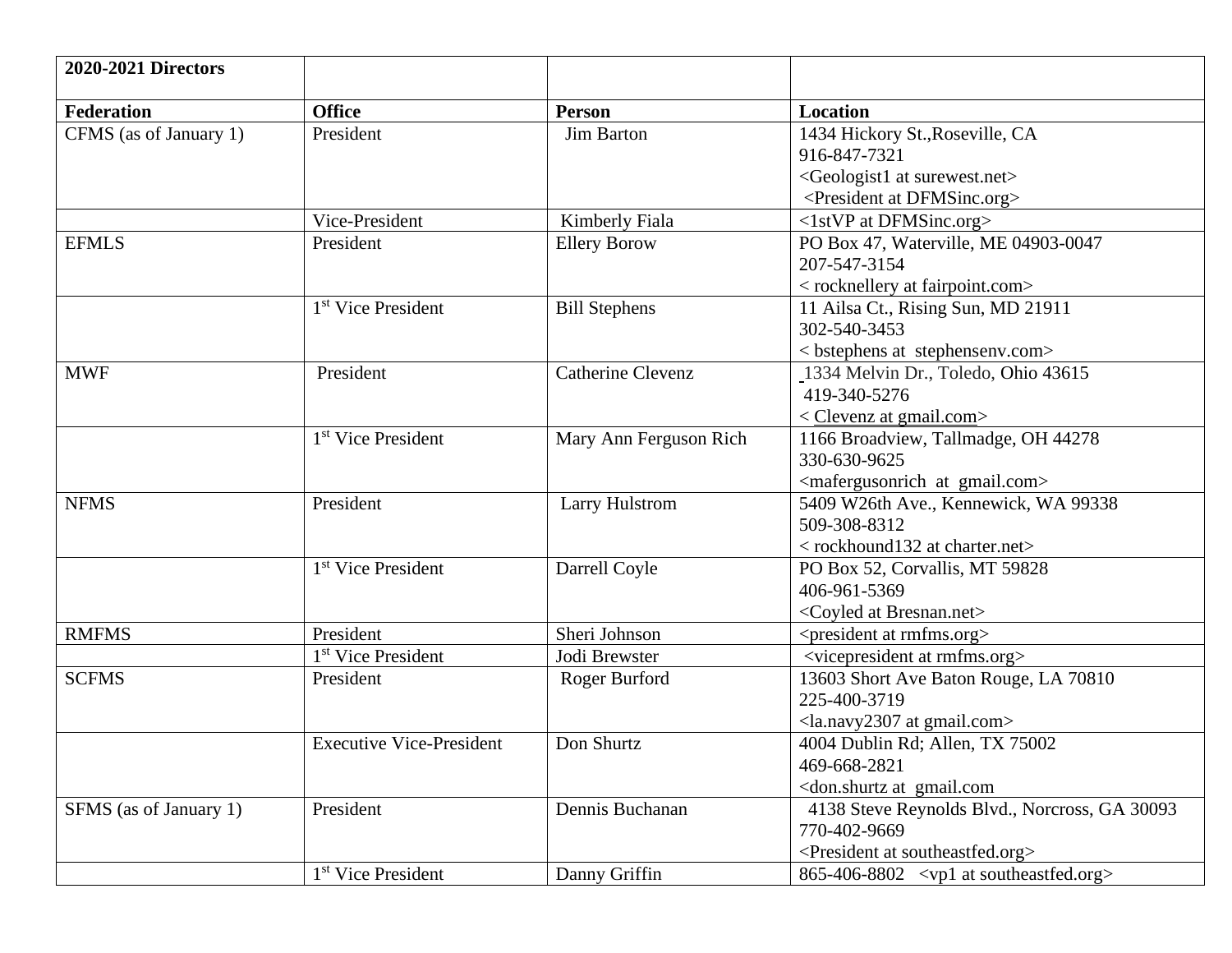| <b>Committee</b>              | <b>Federation</b> | Person               | <b>Location</b>                                                                   |
|-------------------------------|-------------------|----------------------|-----------------------------------------------------------------------------------|
| <b>AFMS All American</b>      | <b>AFMS</b>       | Mary Boesdorfer      | 9611 Breckenridge Rd., Rochester, IL 62563                                        |
|                               |                   |                      | 217-414-0033                                                                      |
|                               |                   |                      | <writteninwood at="" gmail.com=""></writteninwood>                                |
|                               | <b>CFMS</b>       | Diane Cook           | Ventura, CA                                                                       |
|                               | <b>EFMLS</b>      | <b>OPEN</b>          |                                                                                   |
|                               | <b>MWF</b>        | Mary Ann Rich        | 1166 Broadview Rd., Tallmadge, OH 44278<br>330-630-9625                           |
|                               |                   |                      | <br>birdman035 at hotmail.com>                                                    |
|                               | <b>NFMS</b>       | <b>OPEN</b>          |                                                                                   |
|                               | <b>RMFMS</b>      | DeLane Cox           | 8152 Spanker Ridge Rd Bentonville, AR 72712<br>479-254-0894                       |
|                               |                   |                      | <delane3 at="" earthlink.net=""></delane3>                                        |
|                               | <b>SCFMS</b>      | <b>OPEN</b>          |                                                                                   |
|                               | <b>SFMS</b>       | <b>OPEN</b>          |                                                                                   |
| <b>AFMS Boundaries</b>        | <b>AFMS</b>       | Dr. Robert Carlson   | 1585 Los Pueblos, Los Alamos, NM 87544                                            |
|                               |                   |                      | 505-662-5534                                                                      |
|                               |                   |                      | <illegitimusnoncarborundum at="" inbox.com<="" td=""></illegitimusnoncarborundum> |
|                               | <b>CFMS</b>       | <b>OPEN</b>          |                                                                                   |
|                               | <b>EFMLS</b>      | <b>Bill Stephens</b> | See page 2                                                                        |
|                               | <b>MWF</b>        | <b>Bob Miller</b>    | 1106 Clayton Dr., South Bend, IN 46614<br>574-291-0332                            |
|                               |                   |                      | <lotsofrocks7 at="" gmail.com=""></lotsofrocks7>                                  |
|                               | <b>NFMS</b>       | <b>OPEN</b>          |                                                                                   |
|                               | <b>RMFMS</b>      | <b>OPEN</b>          |                                                                                   |
|                               | <b>SCFMS</b>      | <b>OPEN</b>          |                                                                                   |
|                               | <b>SFMS</b>       | <b>Buddy Shotts</b>  |                                                                                   |
| <b>AFMS Club Rockhound of</b> | <b>AFMS</b>       | Judi Allison         | 1701 NW 11th St; Hermiston, OR 97838                                              |
| the Year                      |                   |                      | 541-720-4950                                                                      |
|                               |                   |                      | <ims46 at="" outlook.com=""></ims46>                                              |
|                               | <b>CFMS</b>       | <b>Gary Levitt</b>   | P.O. Box 5474 Chatsworth, CA 91313                                                |
|                               |                   |                      | <garytherockhound at="" bcglobal.net<="" td=""></garytherockhound>                |
|                               | <b>EFMLS</b>      | <b>Ellery Borow</b>  | PO Box 47; Waterville, ME 04903-0047                                              |
|                               |                   |                      | <rocknellery at="" fairpoint.com=""></rocknellery>                                |
|                               | <b>MWF</b>        | Steve Shimatzki      | 4295 County Rd. 16 Woodville, OH 43469                                            |
|                               |                   |                      | 567-868-8794 <sjs132 at="" gmail.com=""></sjs132>                                 |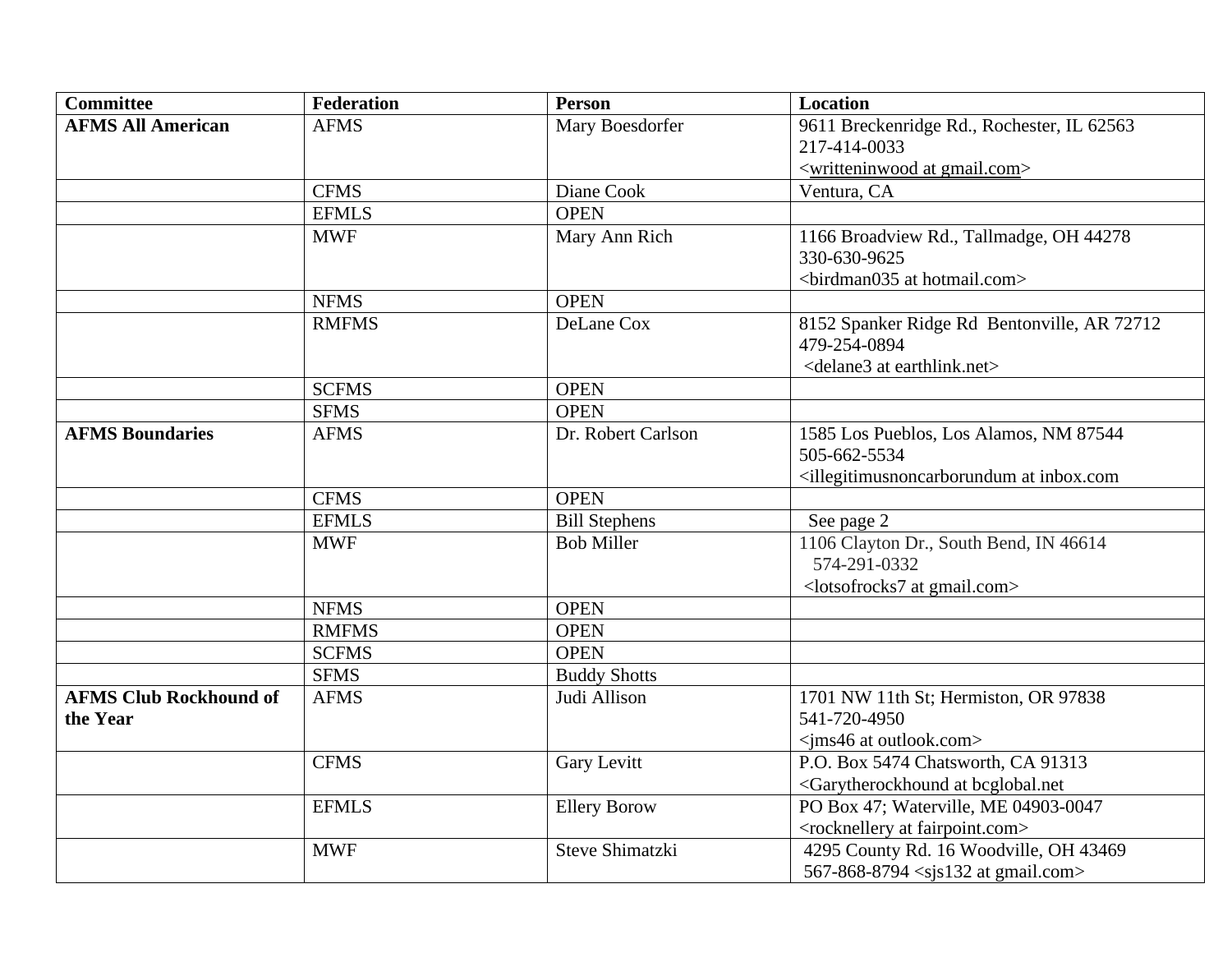|                                   | <b>NFMS</b>  | Laurie Ellis            | IPO Box 3226 Irrigon, OR                                                                                          |
|-----------------------------------|--------------|-------------------------|-------------------------------------------------------------------------------------------------------------------|
|                                   |              |                         | $\langle$ nfmsroy at gmail.com $>$                                                                                |
|                                   | <b>RMFMS</b> | Sheri Johnson           | 339 S. Milan St., Henderson, NV 89015<br>702-525-0256                                                             |
|                                   |              |                         | <sherisrocks89121 at="" gmail.com=""></sherisrocks89121>                                                          |
|                                   | <b>SCFMS</b> | <b>OPEN</b>             |                                                                                                                   |
|                                   | <b>SFMS</b>  | Marty Hart              | 4935 Olivia Dr., Antioch, TN 37013<br><webmaster amfed.org="" at=""></webmaster>                                  |
| <b>AFMS Newsletter</b>            | <b>AFMS</b>  | Suzanne Webb            | 9895 Kerrydale Ct., Reno, NV 89521-4401<br>775-624-8446 <afmseditor at="" gmail.com=""></afmseditor>              |
|                                   | <b>CFMS</b>  | Pat LaRue               | PO Box<br>1657 Rialto, CA 92377-1657<br>909-874-5664 <bplarue at="" earthlink.net<="" td=""></bplarue>            |
|                                   | <b>EFMLS</b> | Mary Bateman            | 52 Harrison St., Morristown, NJ 07960-3827<br>973-993-3192 <mbateman1at verizon.net=""></mbateman1at>             |
|                                   | <b>MWF</b>   | Valerie J. Meyers       | PO Box 13456 Overland Park, KS 66282-3456<br><vjmwriter at="" yahoo.com=""></vjmwriter>                           |
|                                   | <b>NFMS</b>  | Linda Barlow            | 3074 W. Newbury Ct., eagle Idaho 83616<br>208-724-3309<br><nfmseditor2018 at="" gmail.com=""></nfmseditor2018>    |
|                                   | <b>RMFMS</b> | <b>Heather Woods</b>    | Farmington, NM<br><rmfmseditor at="" gmail.com=""></rmfmseditor>                                                  |
|                                   | <b>SCFMS</b> | <b>Susan Burch</b>      | 10911 Holly Springs Dr., Houston, TX 77042-1310<br>936-615-5397 $\langle$ scfmseditor at yahoo.com>               |
|                                   | <b>SFMS</b>  | Lori Heineman           | PO Box 1892<br>Dunedin, FL 34697<br><sfms-publications at="" mail.com=""></sfms-publications>                     |
| <b>Bulletin Editor's Advisory</b> | <b>AFMS</b>  | <b>Susan Burch</b>      | 10911 Holly Springs Dr., Houston, TX 77042-1310<br>936-615-5397<br><scfmseditor at="" yahoo.com=""></scfmseditor> |
|                                   | <b>CFMS</b>  | Sue Webb                | 9895 Kerrydale Ct., Reno, NV 89521-4401<br>$775-624-8446$ < rgms.bulletin at gmail.com>                           |
|                                   | <b>EFMLS</b> | Lucy Jackson            | 91 1/2 River St., Patchogue, NY 11772<br>$631-289-2328$<br><br>bhl1 at optimum.net>                               |
|                                   | <b>MWF</b>   | <b>Sharon Marburger</b> | P.O. Box 64, Hickman, NE 68372-0064<br>402.429.3323 <mamamar7880 at="" outlook.com=""></mamamar7880>              |
|                                   | <b>NFMS</b>  | Kat Koch                | 4762 Whitworth Pl. # P104, Renton, WA 98055<br>425 765-5408<br><talkingkat2 at="" yahoo.com=""></talkingkat2>     |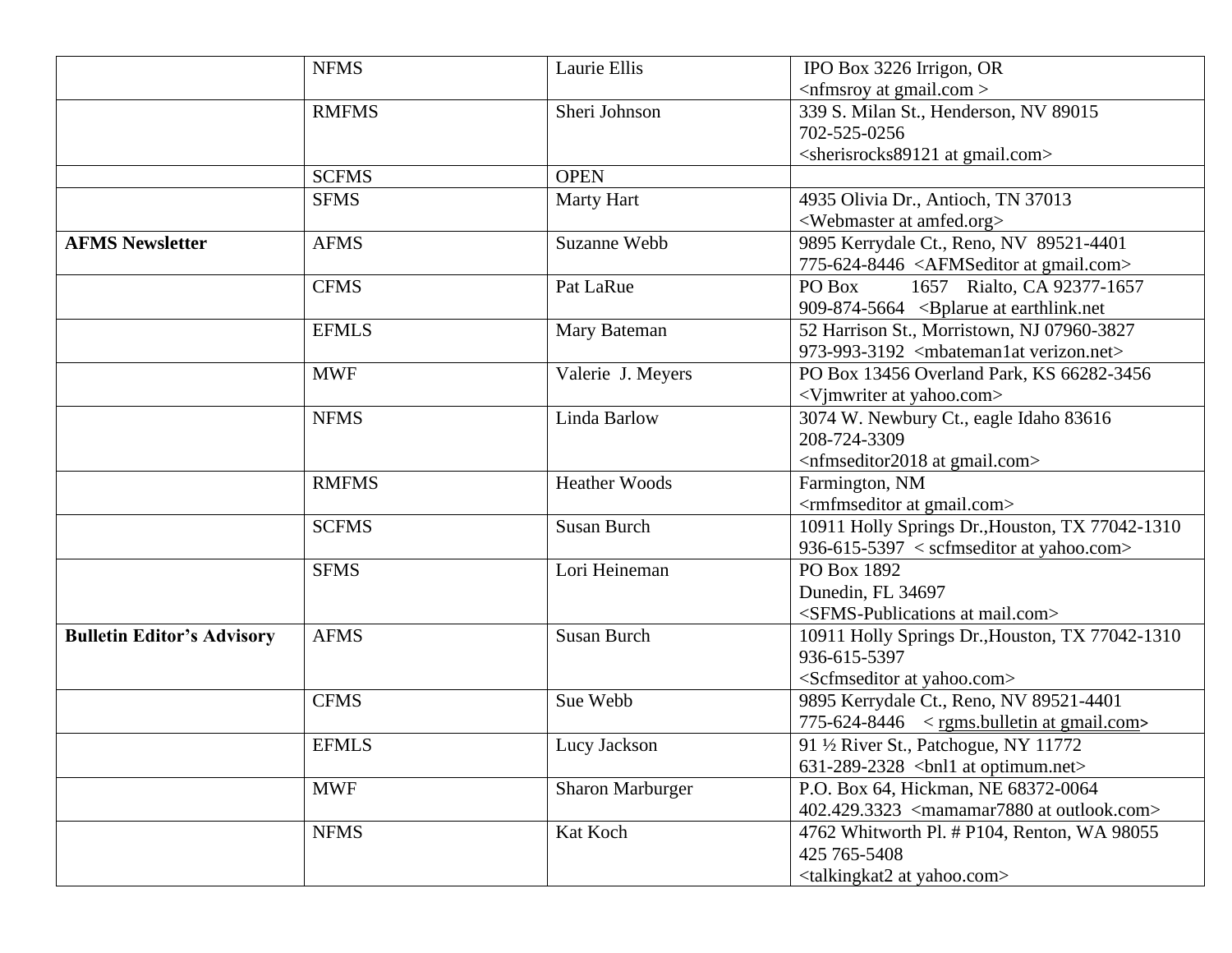|                                       | <b>RMFMS</b>            | Linda Jaeger             | 3515 E. 88 th St., Tulsa, OK 74137-2602                                         |
|---------------------------------------|-------------------------|--------------------------|---------------------------------------------------------------------------------|
|                                       |                         |                          | 918-481-0249                                                                    |
|                                       |                         |                          | <ligralg aol.com="" at=""></ligralg>                                            |
|                                       | <b>SCFMS</b>            | <b>Susan Burch</b>       | 10911 Holly Springs Dr., Houston, TX 77042-1310                                 |
|                                       |                         |                          | 936-615-5397                                                                    |
|                                       |                         |                          | <scfmseditor at="" yahoo.com=""></scfmseditor>                                  |
|                                       | <b>SFMS</b>             | Mark Easterbrook         | 6701 Dorchester Road, Apt. 1007, North Charleston,                              |
|                                       |                         |                          | SC 29418-3735                                                                   |
|                                       |                         |                          | 843-552-1049                                                                    |
|                                       |                         |                          | <asgardsgc at="" earthlink.net=""></asgardsgc>                                  |
| <b>Bulletin Editor's Hall of</b>      | Chair                   | <b>Frank Mullaney</b>    | 5705 Begonia Drive, San Jose, CA 95124-6535                                     |
| Fame                                  |                         |                          | $(408)$ 266-1791                                                                |
|                                       |                         |                          | <rockyfiv aol.com="" at=""></rockyfiv>                                          |
| <b>Bylaws Revisory</b>                | Chair                   | <b>Steve Weinberger</b>  | P.O. Box 302, Glyndon, MD 21071-0302                                            |
|                                       | (appt by President)     |                          | 410-833-7926                                                                    |
|                                       |                         |                          | <cscrystals2 at="" gmail.com<="" td=""></cscrystals2>                           |
|                                       | Member - Immediate Past | <b>Judy Beck</b>         | 3021 E Country Club Rd Salina, KS 67401                                         |
|                                       | President               |                          | 785-823-7069                                                                    |
|                                       |                         |                          | <lkbeckfam at="" gmail.com=""></lkbeckfam>                                      |
|                                       | Member                  | <b>Matt Charsky</b>      | 2430 N. Glebe Rd., Arlington, VA 22207                                          |
|                                       |                         |                          | 703-522-7415                                                                    |
|                                       |                         |                          | <matt2430 at="" comcast.net=""></matt2430>                                      |
| <b>Commemorative Stamps</b>           | Chair                   | <b>Ellery Borow</b>      | PO Box 47, Waterville, ME 04903-0047                                            |
|                                       |                         |                          | 207-547-3154                                                                    |
|                                       |                         |                          | < rocknellery at fairpoint.com>                                                 |
| <b>Conservation &amp; Legislation</b> | <b>AFMS</b>             | John Martin              | 2020 West Ave K #528,; Lancaster, CA 93536-5229                                 |
|                                       |                         |                          | 661-942-8336                                                                    |
|                                       |                         |                          | <plac amlands.org<="" antelecom.net="" at="" john.martin="" or="" th=""></plac> |
|                                       | <b>CFMS</b>             | John Martin              | See Chair above                                                                 |
|                                       | <b>EFMLS</b>            | <b>Bill Stephens, PG</b> | 302-540-3453                                                                    |
|                                       |                         |                          | <br>stephens at stephensenv.com>                                                |
|                                       | <b>MWF</b>              | <b>Catherine Clevenz</b> | 2544 Eastgate Rd., Apt. 12, Toledo, Ohio43614                                   |
|                                       |                         |                          | 419-340-5276 $\leq$ Clevenz at gmail.com>                                       |
|                                       | <b>NFMS</b>             | <b>Susie Koppert</b>     | 135 SE Marsh Rd., Sandy, OR 97055                                               |
|                                       |                         |                          | 503-956-0045 < susiekoppert@gmail.com>                                          |
|                                       | <b>RMFMS</b>            | Mike Nelson              | 645 Popes Valley Dr., Colo. Springs, CO 80918                                   |
|                                       |                         |                          | 719-522-1608                                                                    |
|                                       |                         |                          | <csrockguy at="" yahoo.com=""></csrockguy>                                      |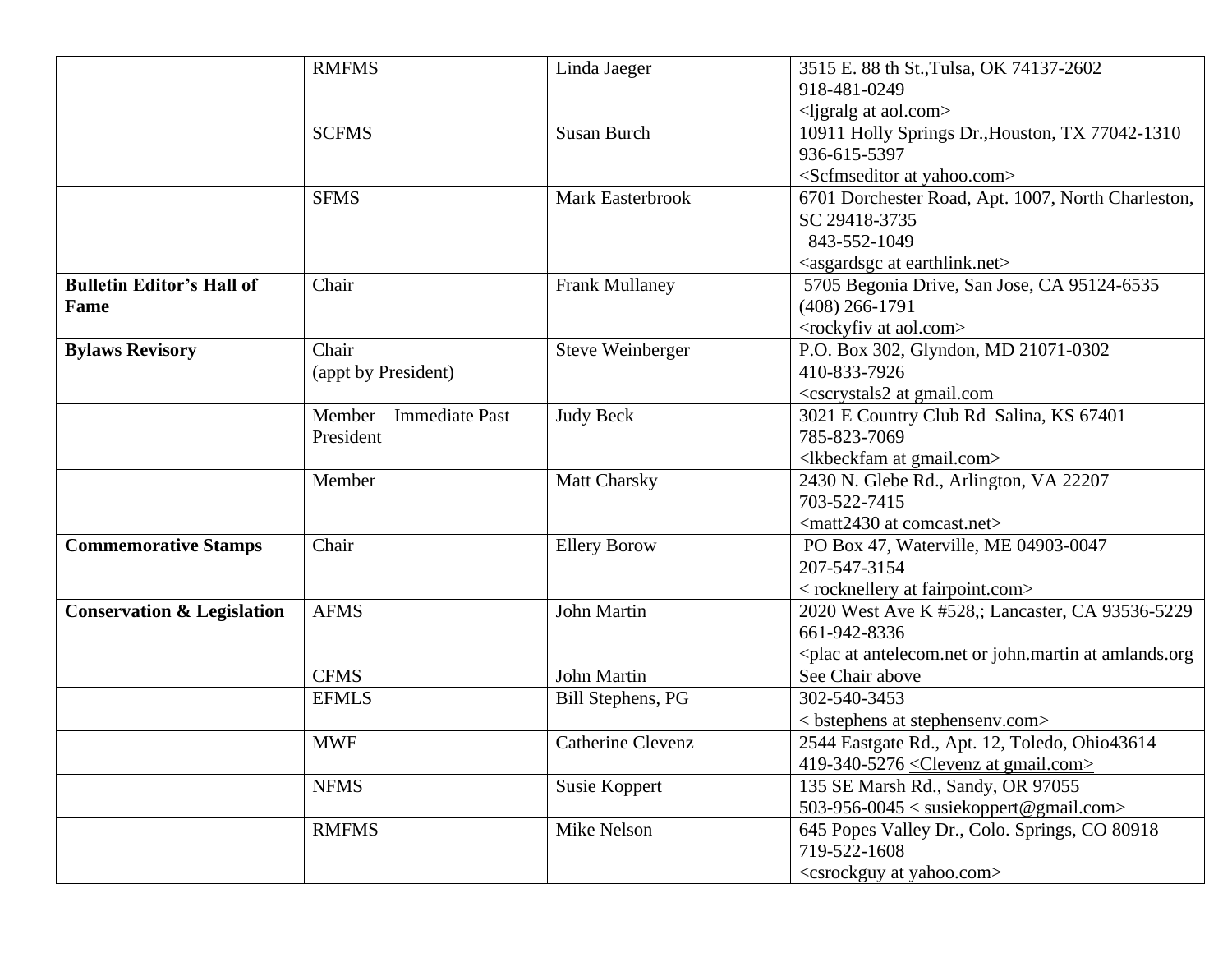|                                  | <b>SCFMS</b> | Terrell "Terry" Proctor |                                                             |
|----------------------------------|--------------|-------------------------|-------------------------------------------------------------|
|                                  | <b>SFMS</b>  | <b>OPEN</b>             |                                                             |
| <b>Endowment Fund</b>            | <b>AFMS</b>  | Cheryl Neary            | 42 Jefferson Ave; Patchogue, NY 11772                       |
|                                  |              |                         | 516-449-5341                                                |
|                                  |              |                         | <ciervo.neary at="" gmail.com<="" th=""></ciervo.neary>     |
|                                  | <b>CFMS</b>  | Heidi Hall              | 9055 Trina Circle Stagecoach NV 89429                       |
|                                  |              |                         | <hdafler at="" yahoo.com=""></hdafler>                      |
|                                  | <b>EFMLS</b> | Larry Huffman           | PO Box 2444, Hickory, NC 28601                              |
|                                  |              |                         | 828-612-4469                                                |
|                                  |              |                         | <ldhuff314 at="" embarqmail.com=""></ldhuff314>             |
|                                  | <b>MWF</b>   | J.C. Moore              | 25235 N. State Route 97, Cuba, IL 61427                     |
|                                  |              |                         | 309-231-2116                                                |
|                                  |              |                         | <jcmoore3rd at="" gmail.com=""></jcmoore3rd>                |
|                                  |              |                         | <mwfsecretary at="" gmail.com=""></mwfsecretary>            |
|                                  | <b>NFMS</b>  | Judi Allison            | 1701 NW 11 <sup>th</sup> St., Hermiston, OR 97882           |
|                                  |              |                         | 541-720-4950                                                |
|                                  |              |                         | $\langle$ jms46 at outlook.com $>$                          |
|                                  | <b>RMFMS</b> | <b>Richard Jaeger</b>   | 3515 E 88 <sup>th</sup> St., Tulso, OK 74137-2602           |
|                                  |              |                         | 918-481-0249                                                |
|                                  |              |                         | <rigrsci aol.com="" at=""></rigrsci>                        |
|                                  | <b>SCFMS</b> | Jerrold Simpson         | 1302 Annapolis Dr., Corpus Christi, TX 78415                |
|                                  |              |                         | (361) 877-3073 cell (361) 851-8788 (Home)                   |
|                                  |              |                         | <jsimpsonclaims at="" live.com<="" th=""></jsimpsonclaims>  |
|                                  | <b>SFMS</b>  | <b>OPEN</b>             |                                                             |
| <b>Financial Investment</b>      | Chair        | Wayne Cox               | 8152 Spanker Ridge Rd Bentonville, AR 72712                 |
|                                  |              |                         | 479-254-0894                                                |
|                                  |              |                         | <waynec3 at="" earthlink.net=""></waynec3>                  |
| <b>Historian</b>                 | Chair        | Jennifer Haley          | P. O. Box 324 Murphy OR 97533                               |
|                                  |              |                         | 541-660-1832                                                |
|                                  |              |                         | <ladybuglane at="" napablogger.com<="" th=""></ladybuglane> |
| <b>Inter-Regional Field Trip</b> | Chair        | Doug True               | 2622 Broadwater; Billings, MT 59102                         |
|                                  |              |                         | 406-670-0506                                                |
|                                  |              |                         | <dtruefossils12 at="" th="" yahoo.com<=""></dtruefossils12> |
| <b>Judges Training</b>           | Chair        | Margaret Kolaczyk       | 24551 Shake Ridge Rd., Volcano, CA 95689                    |
|                                  |              |                         | 209-296-5597                                                |
|                                  |              |                         | <markolaczyk at="" gmail.com=""></markolaczyk>              |
| <b>Junior Activities</b>         | <b>AFMS</b>  |                         | <youth amfed.org="" at=""></youth>                          |
|                                  |              | Lora Hall               |                                                             |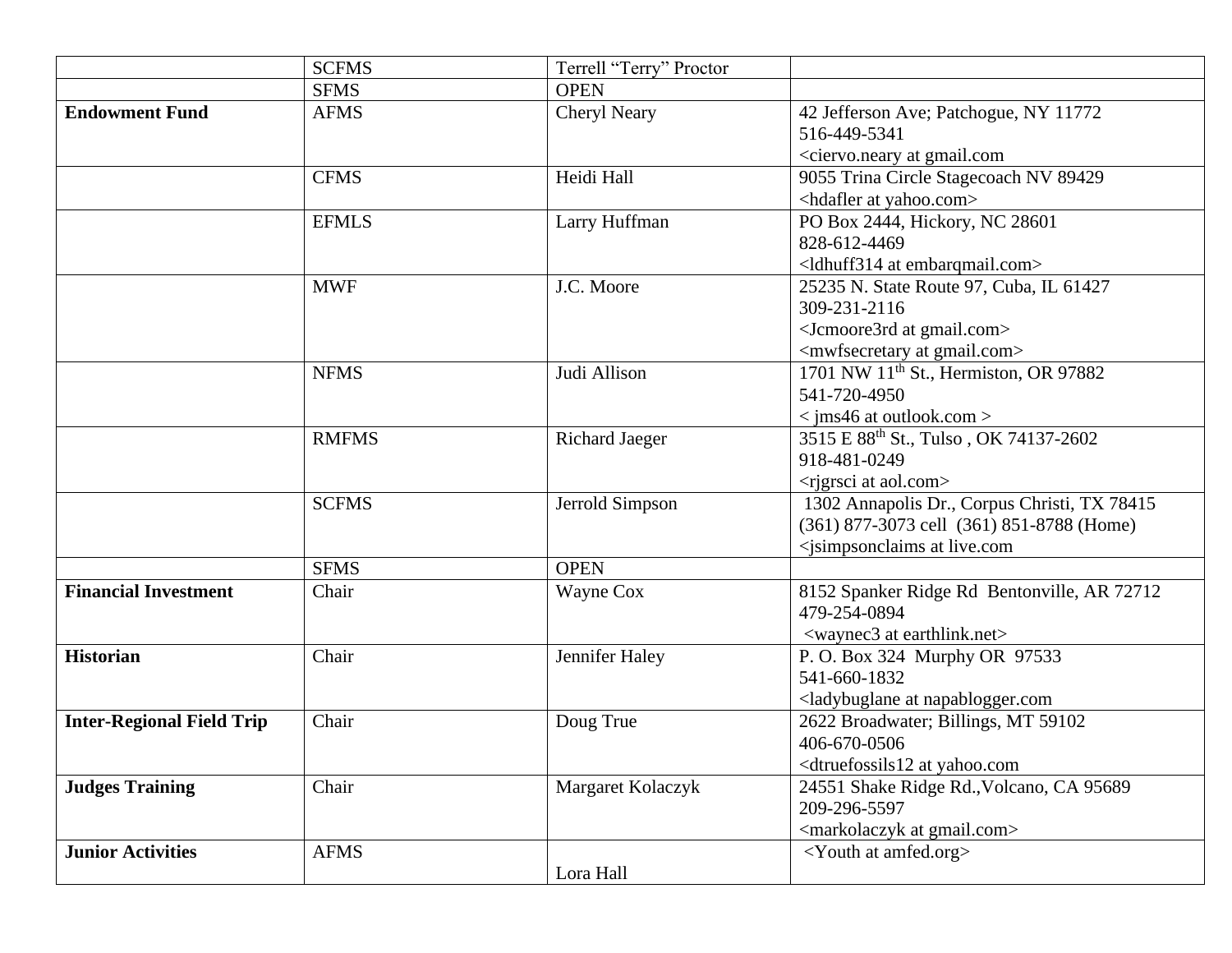|                               | <b>CFMS</b>                      | Jim Brace-Thompson    | 7319 Eisenhower St., Ventura, CA 93003-2511              |
|-------------------------------|----------------------------------|-----------------------|----------------------------------------------------------|
|                               |                                  |                       | $(805) 659 - 3577$                                       |
|                               |                                  |                       | <jbraceth at="" roadrunner.com<="" td=""></jbraceth>     |
|                               | <b>EFMLS</b>                     | <b>Betsy Oberheim</b> | 7953 Appalachian Trail E., Harrisburg, PA 17112          |
|                               |                                  |                       | 717-469-2243                                             |
|                               |                                  |                       | < aoberheim3 at comcast.net>                             |
|                               | <b>MWF</b>                       | Linda Plowman         | 5465 S. Aspen Drive, Battlefield, MO 65619               |
|                               |                                  |                       | 417-315-6971                                             |
|                               |                                  |                       | <lgplowman at="" yahoo.com=""></lgplowman>               |
|                               | <b>NFMS</b>                      | Gayle Butler          | 8821 SW Equestrian Place, Crooked River Ranch, OR 97760  |
|                               |                                  |                       | 503) 703-5337                                            |
|                               |                                  |                       | <gaylesmail at="" comcast.net=""></gaylesmail>           |
|                               | <b>RMFMS</b>                     | Terri Harris          | 2587 S. Bannock Street, Denver, CO 80223                 |
|                               |                                  |                       | 303) 718-4316                                            |
|                               |                                  |                       | <seeingeagle atcomcast.net=""></seeingeagle>             |
|                               | <b>SCFMS</b>                     | <b>OPEN</b>           | <scfmsinformation at="" gmail.com=""></scfmsinformation> |
|                               | <b>SFMS</b>                      | <b>OPEN</b>           |                                                          |
| <b>Long Range Planning</b>    | Chair (Immediate past            | <b>Judy Beck</b>      | 3021 E Country Club Rd Salina, KS 67401                  |
|                               | president)                       |                       | 785-823-7069                                             |
|                               |                                  |                       | <lkbeckfam at="" gmail.com=""></lkbeckfam>               |
| <b>Invitation to all Past</b> | <b>Year Prior Past President</b> | David Wayment         | PO Box 780791                                            |
| Presidents to sit on          |                                  |                       | Sebastian, FL 32978-70791                                |
| Committee:                    |                                  |                       | 772-532-6432                                             |
|                               |                                  |                       | <aastainedglass at="" bellsouth.net=""></aastainedglass> |
|                               | 2 yr Prior Past President        | Doug True             | 2622 Broadwater; Billings, MT 59102                      |
|                               |                                  |                       | 406-670-0506                                             |
|                               |                                  |                       | <dtruefossils12 at="" yahoo.com=""></dtruefossils12>     |
|                               |                                  |                       |                                                          |
| <b>Name Badges</b>            | Chair                            | <b>Frank Mullaney</b> | 5705 Begonia Drive, San Jose, CA 95124-6535              |
|                               |                                  |                       | $(408)$ 266-1791                                         |
|                               |                                  |                       | <rockyfiv aol.com="" at=""></rockyfiv>                   |
|                               |                                  |                       |                                                          |
| <b>Nominating</b>             | Chair (Immediate Past            | <b>Judy Beck</b>      | 3021 E Country Club Rd Salina, KS 67401                  |
|                               | President)                       |                       | 785-823-7069                                             |
|                               |                                  |                       | <lkbeckfam at="" gmail.com=""></lkbeckfam>               |
|                               | Member (Prior Year)              | David Wayment         | PO Box 780791                                            |
|                               |                                  |                       | Sebastian, FL 32978-70791                                |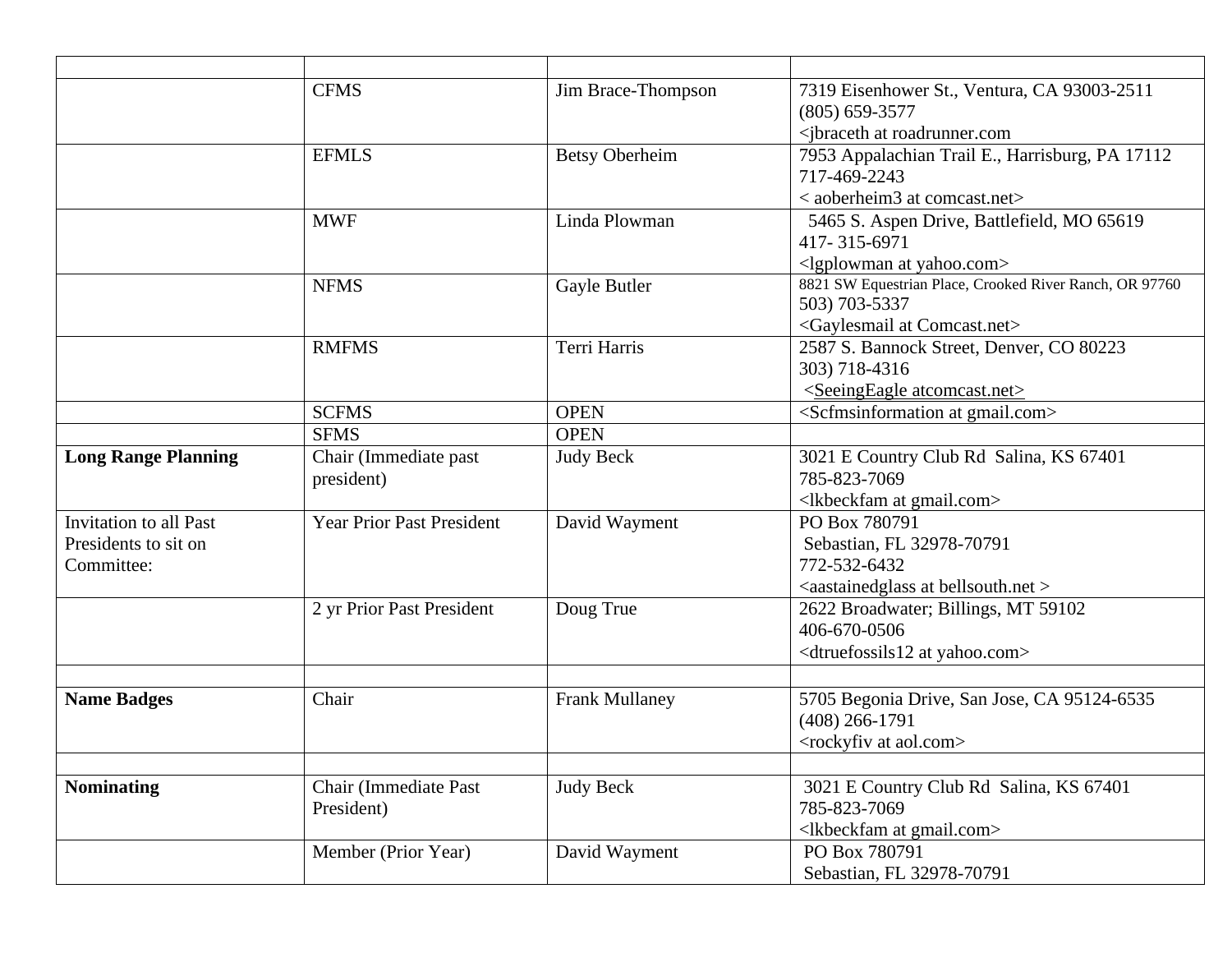|                                  |                        |                            | 772-532-6432                                                                    |
|----------------------------------|------------------------|----------------------------|---------------------------------------------------------------------------------|
|                                  | Member (2 Years Prior) | Doug True                  | 2622 Broadwater; Billings, MT 59102                                             |
|                                  |                        |                            | 406-670-0506                                                                    |
|                                  |                        |                            | <dtruefossils12 at="" yahoo.com=""></dtruefossils12>                            |
| Parliamentarian                  |                        | <b>Sandy Fuller</b>        |                                                                                 |
|                                  |                        |                            | <mwftreas at="" rock-biz.biz=""></mwftreas>                                     |
| <b>Past President's Advisory</b> | Chair (Immediate Past  | <b>Judy Beck</b>           | 3021 E Country Club Rd Salina, KS 67401                                         |
|                                  | President)             |                            | 785-823-7069                                                                    |
|                                  |                        |                            | <lkbeckfam at="" gmail.com=""></lkbeckfam>                                      |
|                                  | Member                 | <b>All Past Presidents</b> | (See Website Listing of Past Presidents)                                        |
| Photography                      | Chair                  | John Martin                | 2020 West Ave K #528,; Lancaster, CA 93536-5229                                 |
|                                  |                        |                            | 661-942-8336                                                                    |
|                                  |                        |                            | <plac amlands.org<="" antelecom.net="" at="" john.martin="" or="" th=""></plac> |
| <b>Program Competitions</b>      | <b>AFMS</b>            | Delaney Cox                | 8152 Spanker Ridge Dr., Bentonville AR 72712                                    |
|                                  |                        |                            | <delanec3 at="" earthlink.net=""></delanec3>                                    |
|                                  | <b>CFMS</b>            | <b>OPEN</b>                |                                                                                 |
|                                  | <b>EFMLS</b>           | Janice Kowalski            | Long Beach, NY                                                                  |
|                                  |                        |                            | 516-319-8883                                                                    |
|                                  |                        |                            | <janicekw at="" hotmail.com=""></janicekw>                                      |
|                                  | <b>MWF</b>             | <b>Robert Powers</b>       | 8270 Buccaneer Dr, North Royalton, OH 44133-6170                                |
|                                  |                        |                            | 440-237-6170                                                                    |
|                                  |                        |                            | <akronmineralnews aol.com="" at=""></akronmineralnews>                          |
|                                  | <b>NFMS</b>            | Darrel Watkins             |                                                                                 |
|                                  | <b>RMFMS</b>           | <b>OPEN</b>                |                                                                                 |
|                                  | <b>SCFMS</b>           | <b>OPEN</b>                |                                                                                 |
|                                  | <b>SFMS</b>            | <b>OPEN</b>                |                                                                                 |
| <b>Publications</b>              | Chair                  | Lee Whitebay               | <lwhitebay at="" poncacity.net=""></lwhitebay>                                  |
| <b>Public/International</b>      | Chair                  | <b>Bob Jones</b>           | PO Box 25846, Scottsdale, AZ 85255                                              |
| <b>Relations</b>                 |                        |                            | <jonesb52 at="" gmail.com=""></jonesb52>                                        |
| <b>Safety</b>                    | <b>AFMS</b>            | <b>Ellery Borow</b>        | PO Box 47, Waterville, ME 04903-0047                                            |
|                                  |                        |                            | 207-547-3154                                                                    |
|                                  |                        |                            | < rocknellery at fairpoint.com>                                                 |
|                                  | <b>CFMS</b>            | Joe Goetz                  | Glendora, CA                                                                    |
|                                  | <b>EFMLS</b>           | <b>Ellery Borow</b>        | (See AFMS Chair)                                                                |
|                                  | <b>MWF</b>             | David Rich                 | Tallmadge, OH                                                                   |
|                                  |                        |                            | <br>birdman035 at hotmail.com>                                                  |
|                                  | <b>NFMS</b>            | Kathy McLean               | 3028 W. Hoffman Ave., Spokane, WA 99205                                         |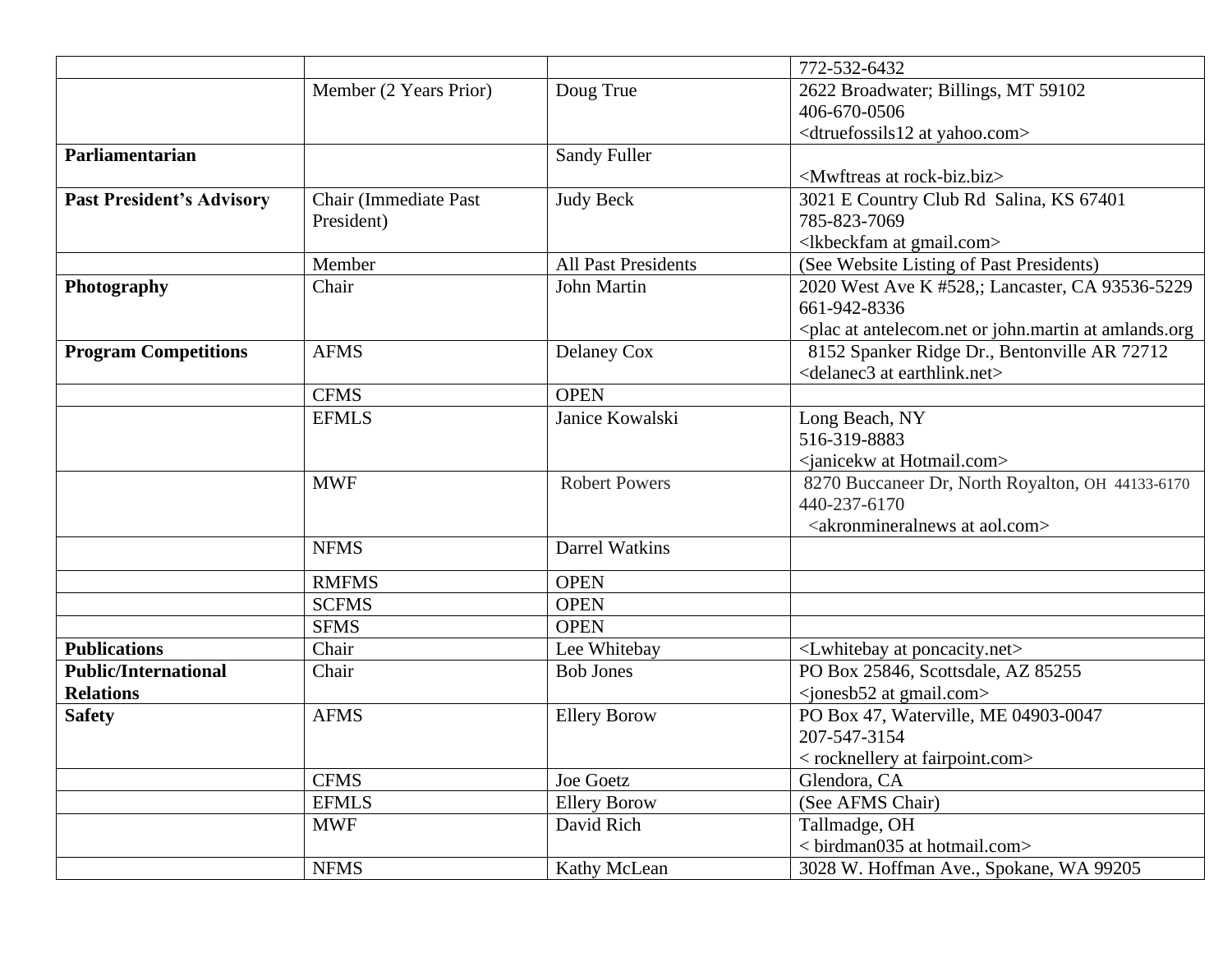|                                                                                                                    |                           |                       | 509-822-9776                                                                                                            |
|--------------------------------------------------------------------------------------------------------------------|---------------------------|-----------------------|-------------------------------------------------------------------------------------------------------------------------|
|                                                                                                                    |                           |                       | No email                                                                                                                |
|                                                                                                                    | <b>RMFMS</b>              | <b>OPEN</b>           |                                                                                                                         |
|                                                                                                                    | <b>SCFMS</b>              | <b>OPEN</b>           |                                                                                                                         |
|                                                                                                                    | <b>SFMS</b>               | <b>Bob Green</b>      |                                                                                                                         |
| <b>Show Consultant</b>                                                                                             | Chair                     | <b>Walt Beneze</b>    | 4204 45 <sup>th</sup> St., Lubbock, Texas 79413<br>806-797-5832<br>< wmbenlbk at gmail.com>                             |
| <b>Supplies</b>                                                                                                    | <b>AFMS</b>               | <b>Central Office</b> | 42 Jefferson Ave., Patchogue, NY 11772<br>516-449-5341<br><centraloffice.afms@gmail.com></centraloffice.afms@gmail.com> |
|                                                                                                                    | <b>CFMS</b>               | <b>OPEN</b>           |                                                                                                                         |
|                                                                                                                    | <b>EFMLS</b>              | <b>OPEN</b>           |                                                                                                                         |
|                                                                                                                    | <b>MWF</b>                | Andrea Morehead       | 22276 N 138th Ave Rogers, MN 55347<br>763-360-1437<br><andy.lucky13 at="" gmail.com=""></andy.lucky13>                  |
|                                                                                                                    | <b>NFMS</b>               | Patty Amos            | Brush Prairie, WA<br><packrats2 at="" q.com=""></packrats2>                                                             |
|                                                                                                                    | <b>RMFMS</b>              | Roberta Wagle         | waglemom@gmail.com                                                                                                      |
|                                                                                                                    | <b>SCFMS</b>              | Kimberly Brannon      |                                                                                                                         |
|                                                                                                                    | <b>SFMS</b>               | David Wayment         | See                                                                                                                     |
| <b>Uniform Rules</b><br>(This position is held by the<br><b>Federation hosting the</b><br>convention present year) | <b>AFMS</b><br>2021 RMFMS | Lee Whitebay          | <lwhitebay at="" poncacity.net=""></lwhitebay>                                                                          |
| Member hosting the<br>convention the immediate<br>following year                                                   | Member 2022 SCFMS         | Ron Carman            | 209 Smoky Mountain Dr<br>San Marcos, TX 78666<br><rrcarman at="" centurytel.net=""></rrcarman>                          |
| Member hosting the<br>convention in two years                                                                      | Member 2023 NFMS          | <b>OPEN</b>           |                                                                                                                         |
|                                                                                                                    | CFMS 2024                 | Jennifer Rhodes       |                                                                                                                         |
|                                                                                                                    | <b>EFMLS</b> 2025         | Barbara Sky           | 25 Roland Ave., Ballwin, MO<br><br>bskysky at aol.com                                                                   |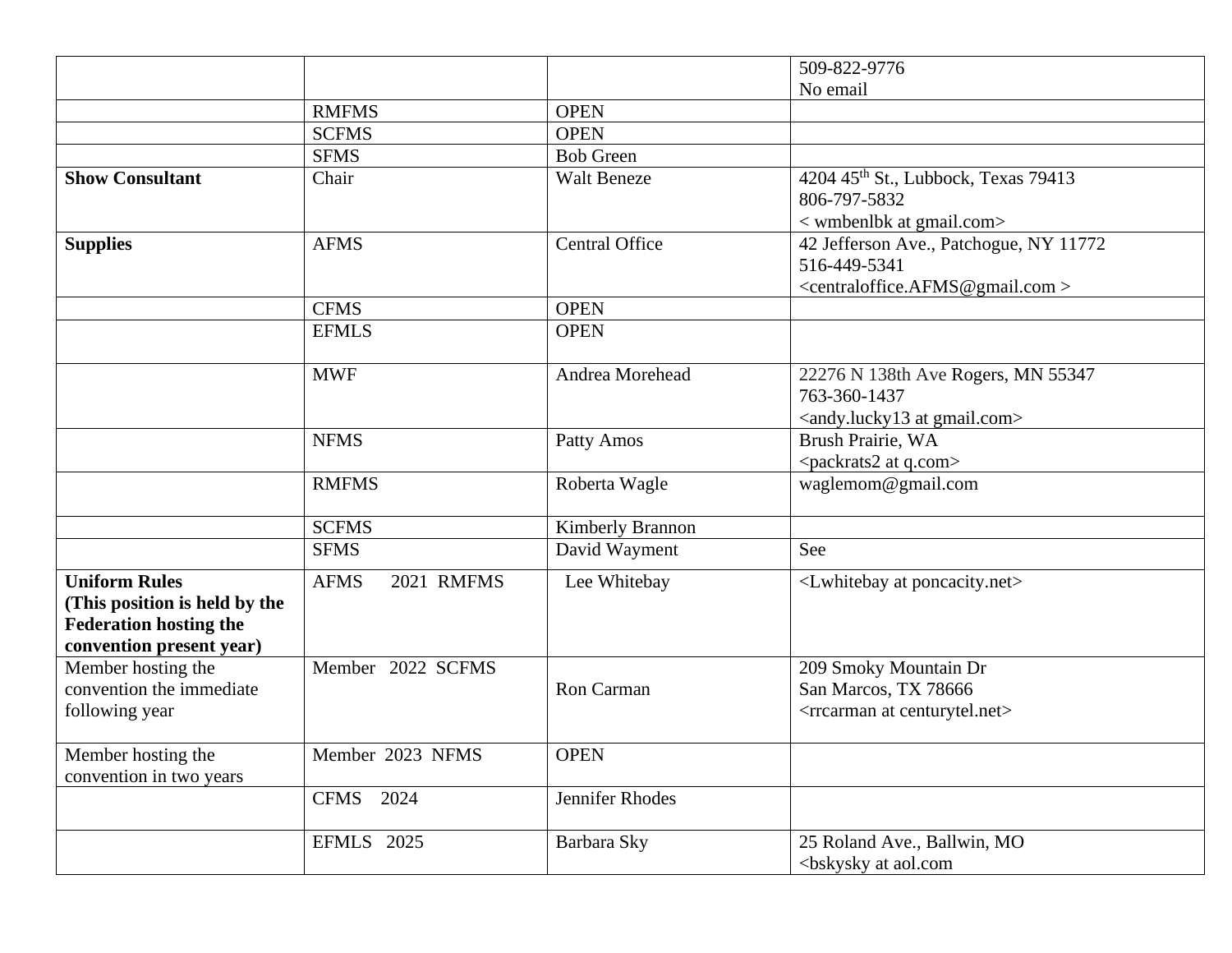|                                                  | <b>MWF</b><br>2026                        | J. C. Moore                               | 25235 N State Route 97, Cuba, IL 61427<br>309-231-2116<br><jcmoore3rd at="" gmail.com=""><br/><mwfsecretary at="" gmail.com=""></mwfsecretary></jcmoore3rd> |
|--------------------------------------------------|-------------------------------------------|-------------------------------------------|-------------------------------------------------------------------------------------------------------------------------------------------------------------|
|                                                  | <b>SFMS</b><br>2027                       | David Wayment                             | PO Box 780791 Sebastian, FL 32978-70791<br>772-532-6432<br><aastainedglass at="" bellsouth.net=""></aastainedglass>                                         |
| <b>Uniform Rules Eligibility</b><br><b>Files</b> | Chair                                     | Leslie Wayment                            | PO Box 780791 Sebastian, FL 32978-70791<br>772-532-6432<br><aastainedglass at="" bellsouth.net=""></aastainedglass>                                         |
| <b>Ways &amp; Means</b>                          | Chair                                     | <b>Richard Jaeger</b>                     | 3515 E. 88th. St. Tulsa, OK 74137-2602<br>918-481-0249 <rigrsci aol.com="" at=""></rigrsci>                                                                 |
|                                                  | <b>CFMS</b><br><b>EFMLS</b><br><b>MWF</b> | <b>OPEN</b><br><b>OPEN</b><br><b>OPEN</b> |                                                                                                                                                             |
|                                                  | <b>NFMS</b><br><b>RMFMS</b>               | Janice Van Cura<br><b>Richard Jaeger</b>  | Corvalis, OR <ivancura at="" pak.org=""><br/>See AFMS Chair</ivancura>                                                                                      |
|                                                  | <b>SCFMS</b><br><b>SFMS</b>               | <b>OPEN</b><br><b>OPEN</b>                |                                                                                                                                                             |
| Webmaster                                        | <b>AFMS</b>                               | Marty Hart                                | 4935 Olivia Dr, Antioch, TN 37013-3570<br>615-331-2690<br><webmaster amfed.org<="" at="" td=""></webmaster>                                                 |
|                                                  | <b>CFMS</b>                               | <b>OPEN</b>                               |                                                                                                                                                             |
|                                                  | <b>EFMLS</b>                              | <b>OPEN</b>                               |                                                                                                                                                             |
|                                                  | <b>MWF</b>                                | <b>Cindy Root</b>                         | <d-root at="" sbcglobal.net<="" td=""></d-root>                                                                                                             |
|                                                  | <b>NFMS</b>                               | <b>Brad Larson</b>                        | Boise, ID<br>nfms.webmaster at gmail.com                                                                                                                    |
|                                                  | <b>RMFMS</b>                              | Joel Johnstone                            | <webmaster at="" rmfms.org=""></webmaster>                                                                                                                  |
|                                                  | <b>SCFMS</b>                              | Don Shurtz                                | 4004 Dublin Rd; Allen, TX 75002 4<br>69-668-2821<br><don.shurtz at="" gmail.com<="" td=""></don.shurtz>                                                     |
|                                                  | <b>SFMS</b>                               | Lori Heinemann                            | <sfms-publications at="" mail.com=""></sfms-publications>                                                                                                   |
| <b>Website Contest</b>                           | <b>AFMS</b>                               | Don Shurtz                                | 4004 Dublin Rd; Allen, TX 75002<br>469-668-2821<br><don.shurtz at="" gmail.com<="" td=""></don.shurtz>                                                      |
|                                                  | <b>CFMS</b>                               | Merryan O'Neill                           | 5948 Dolomite Drive, El Dorado, CA 95623<br>530 622 4229                                                                                                    |